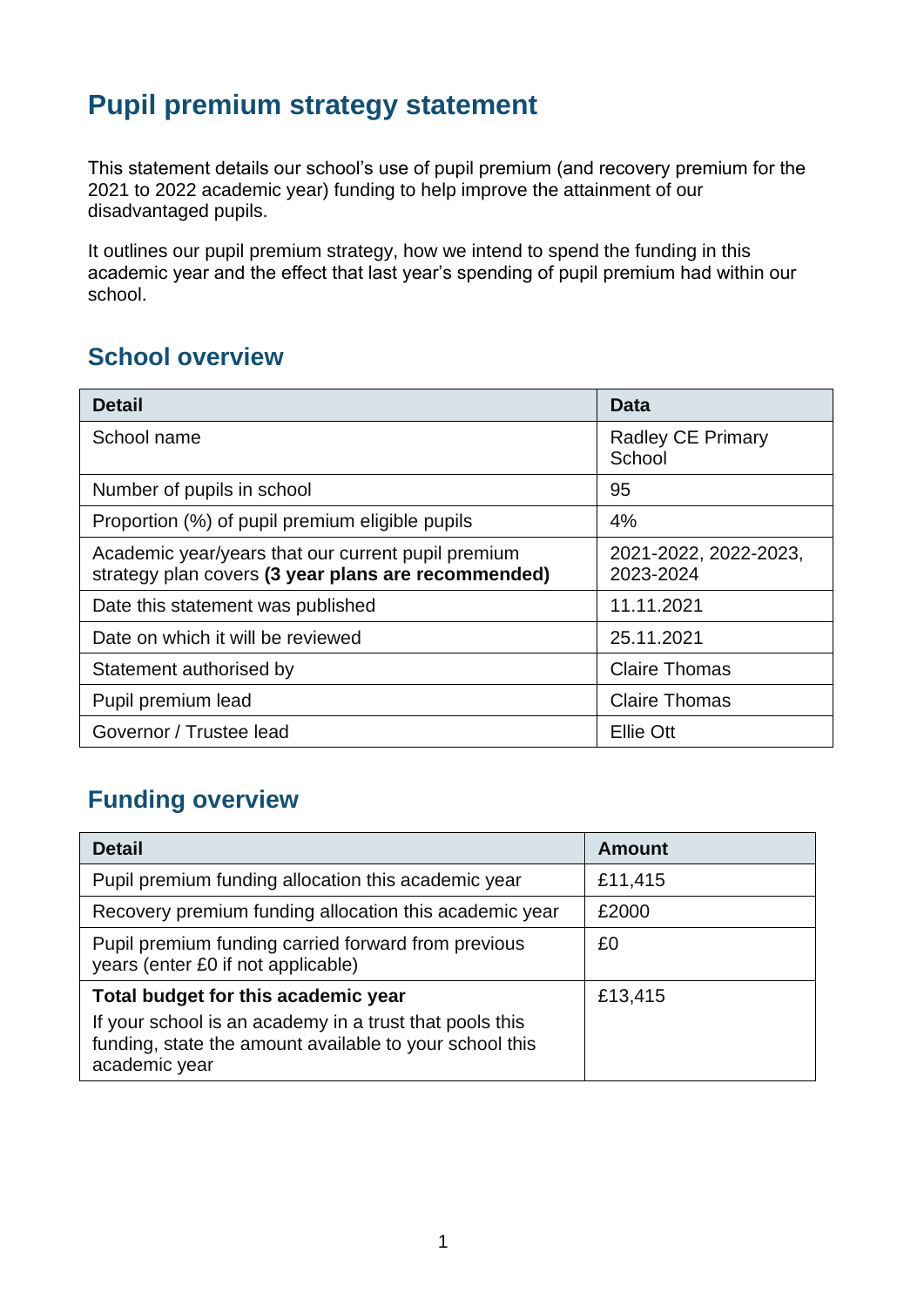# **Part A: Pupil premium strategy plan**

## **Statement of intent**

At Radley C of E Primary, we have high aspirations and ambitions for our children and we believe that all learners should be able to reach their full potential.

We strongly believe that reaching your potential is not about where you come from, but instead, about developing the necessary skills and values required to succeed.

- Our pupils in receipt of the Pupil Premium Funding face specific barriers to reaching their full potential, and, at Radley, we are determined to provide the personalised support and guidance they need to help them overcome these barriers.
- In addition to this, we aim to provide them with access to a variety of exciting opportunities and a rich and varied curriculum.

# **Challenges**

This details the key challenges to achievement that we have identified among our disadvantaged pupils.

| <b>Challenge</b><br>number | Detail of challenge                                                                                                                                                                   |
|----------------------------|---------------------------------------------------------------------------------------------------------------------------------------------------------------------------------------|
|                            | Low attendance and slow progress rates made by pupil/premium<br>disadvantaged children. The children have gaps and misconceptions and<br>find it difficult to recall prior knowledge. |
| 2                          | Pupils and their families have social & emotional difficulties, including<br>medical and mental health issues.                                                                        |
| 3                          | Pupils have limited experiences beyond their home life and immediate<br>community.                                                                                                    |
| 4                          | Low attendance and persistent absenteeism of PP/disadvantaged<br>children.                                                                                                            |
| 5                          | Lack of self-esteem and ability to self-regulate emotions and develop<br>learning behaviours.                                                                                         |

### **Intended outcomes**

This explains the outcomes we are aiming for **by the end of our current strategy plan**, and how we will measure whether they have been achieved.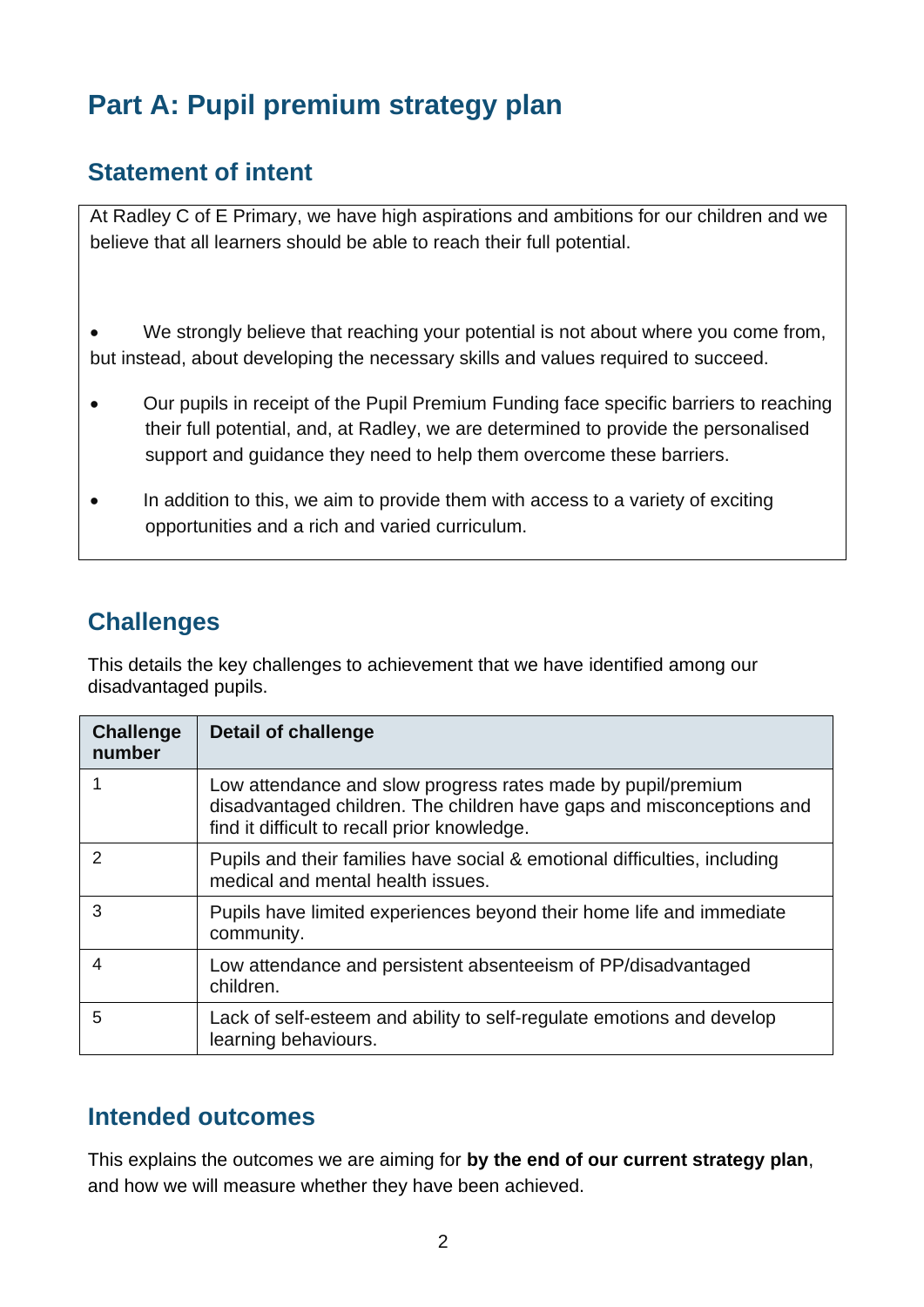| <b>Intended outcome</b>                                                                                                                                                | <b>Success criteria</b>                                                                                                                                                               |
|------------------------------------------------------------------------------------------------------------------------------------------------------------------------|---------------------------------------------------------------------------------------------------------------------------------------------------------------------------------------|
| Disadvantaged pupils maintain at least the<br>standard of attainment they achieved at<br>the end of the previous year (Reading,<br>Writing and Maths) and previous key | End of summer 2022 and 2023 data will<br>show that $95 - 100\%$ of disadvantaged<br>children have made expected progress<br>from the previous summer.                                 |
| stage; those who have 'fallen behind' make<br>accelerated progress and 'catch up' or<br>exceed prior attainment standards.                                             | End of summer data will also show that<br>10 – 20% of disadvantaged children will<br>have made accelerated progress.                                                                  |
| To ensure fallen behind children receive<br>targeted high-quality intervention<br>monitored by intervention leader.                                                    | Analysis of interventions will show that<br>interventions have had a positive impact<br>on the disadvantaged children's learning<br>and has helped in accelerating their<br>progress. |
| Pupils and families with identified social,<br>emotional or health needs are well<br>supported by school staff so that the needs                                       | - SENCo and Head teacher identify and<br>support families and children and work to<br>alleviate barriers to learning.                                                                 |
| are removed or alleviated.                                                                                                                                             | - Identified children are invited to<br>Nurture, positive play, and Lego Therapy<br>sessions with support staff.                                                                      |
|                                                                                                                                                                        | - Vulnerable disadvantaged children are<br>also allocated a PP mentor (support<br>staff), who will meet with them regularly<br>and provide support/alleviate barriers.                |
|                                                                                                                                                                        | - Pupil and parent questionnaires will<br>show that parents and children of<br>disadvantaged families feel supported<br>and additional barriers alleviated where<br>possible.         |
| Pupils have a breadth of experiences that<br>enable them to contextualize their learning.<br>School will deliver an engaging, broad and                                | - Tailored curriculum will provide pupils<br>with exciting, varied and book-based<br>learning.                                                                                        |
| varied curriculum.                                                                                                                                                     | - Pupil questionnaires will show that<br>children enjoy school and are enthused to<br>learn more. We will have instilled a love<br>of learning in all children.                       |
|                                                                                                                                                                        | - Teachers and support staff will plan a<br>wide range of visits/events/experiences to<br>inspire/enhance learning and make it<br>memorable.                                          |
|                                                                                                                                                                        | - Children will be exposed to a wide<br>range of social, cultural, enrichment and<br>sporting experiences within (and outside)<br>the school                                          |
| All disadvantaged pupils will meet national<br>expectations for attendance/persistent<br>absence.                                                                      | - Disadvantaged pupils will match or<br>exceed national attendance averages for<br>non-disadvantaged pupils (96+%).                                                                   |
|                                                                                                                                                                        | - Monitoring of attendance by Head<br>teacher brings about and increase in PP                                                                                                         |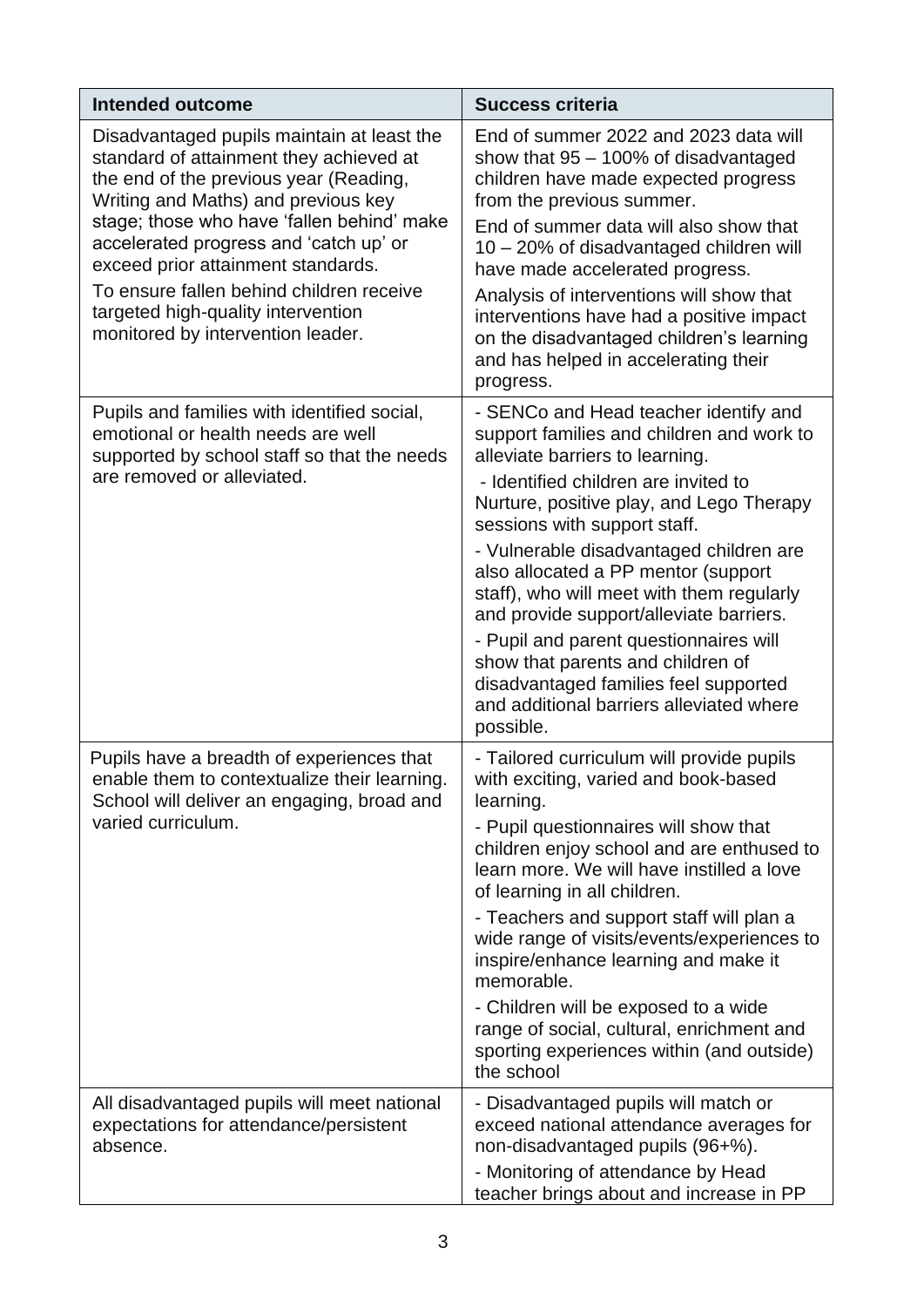| pupils' attendance and a decrease in<br>persistent absence. |
|-------------------------------------------------------------|
|                                                             |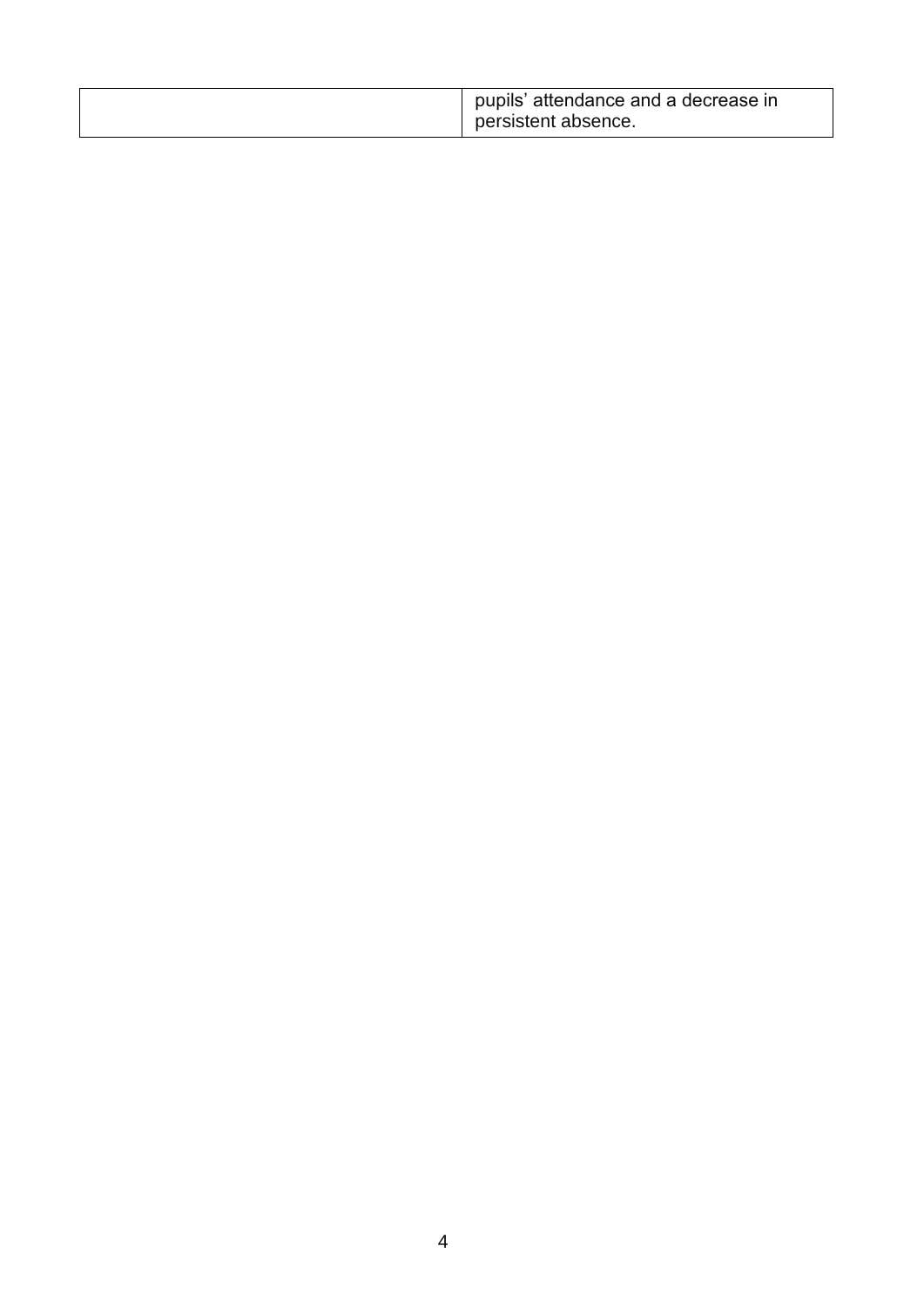# **Activity in this academic year**

This details how we intend to spend our pupil premium (and recovery premium funding) **this academic year** to address the challenges listed above.

## **Teaching (for example, CPD, recruitment and retention)**

Budgeted cost: £2,415

| <b>Activity</b>                                                                                                                                                                                                                                                                                                                    | <b>Evidence that supports this</b><br>approach                                                                                                                                                                                                                                         | <b>Challenge</b><br>number(s)<br>addressed |
|------------------------------------------------------------------------------------------------------------------------------------------------------------------------------------------------------------------------------------------------------------------------------------------------------------------------------------|----------------------------------------------------------------------------------------------------------------------------------------------------------------------------------------------------------------------------------------------------------------------------------------|--------------------------------------------|
| - Headteacher to work with<br>teachers to run a whole school<br>coaching programme: CPD staff<br>meeting times and INSET. -<br>Headteacher – working with<br>subject leaders to<br>improve/enhance the teaching<br>and learning within every subject.<br>Use of National College for high<br>quality CPD opportunities.            | https://educationendowment<br>foundation.org.uk/public/files/<br>Publications/Pupil_Premium_<br>Guidance_iPDF.pdf<br>https://sandbox.educationendowm<br>ent foundation.org.uk/education-<br>evidence/teaching-learning-toolkit                                                         | 1                                          |
| - Allocation of funds towards<br><b>Continuing Professional</b><br>Development (CPD) for teachers<br>and TAs across school. Impact of<br>each CPD event to be recorded<br>and monitored.<br>- Allocation of funds for reading,<br>writing and maths initiatives,<br>subscriptions and high quality<br>texts for EYFS, KS1 and KS2. | Quality /at least good teaching in<br>all classes every day. Provision of<br>interventions and challenge<br>teaching for children identified as<br>needing to catch-up $-$ see www.<br>Gov.uk/publications/the-pupil-<br>premium-how-schoolsare-<br>spending-the funding-successfully. | $\mathbf{1}$                               |
| - Funding to increase hours of<br>teachers to work across KS2.<br>Teachers will work with teachers<br>to team teach and/or work<br>independently with groups for<br>maths and English. Teachers will<br>also provide interventions to<br>ensure all children have achieved<br>learning objectives from the<br>morning session.     | https://sandbox.educationendowm<br>ent foundation.org.uk/education-<br>evidence/teaching-learning-toolkit                                                                                                                                                                              | 1                                          |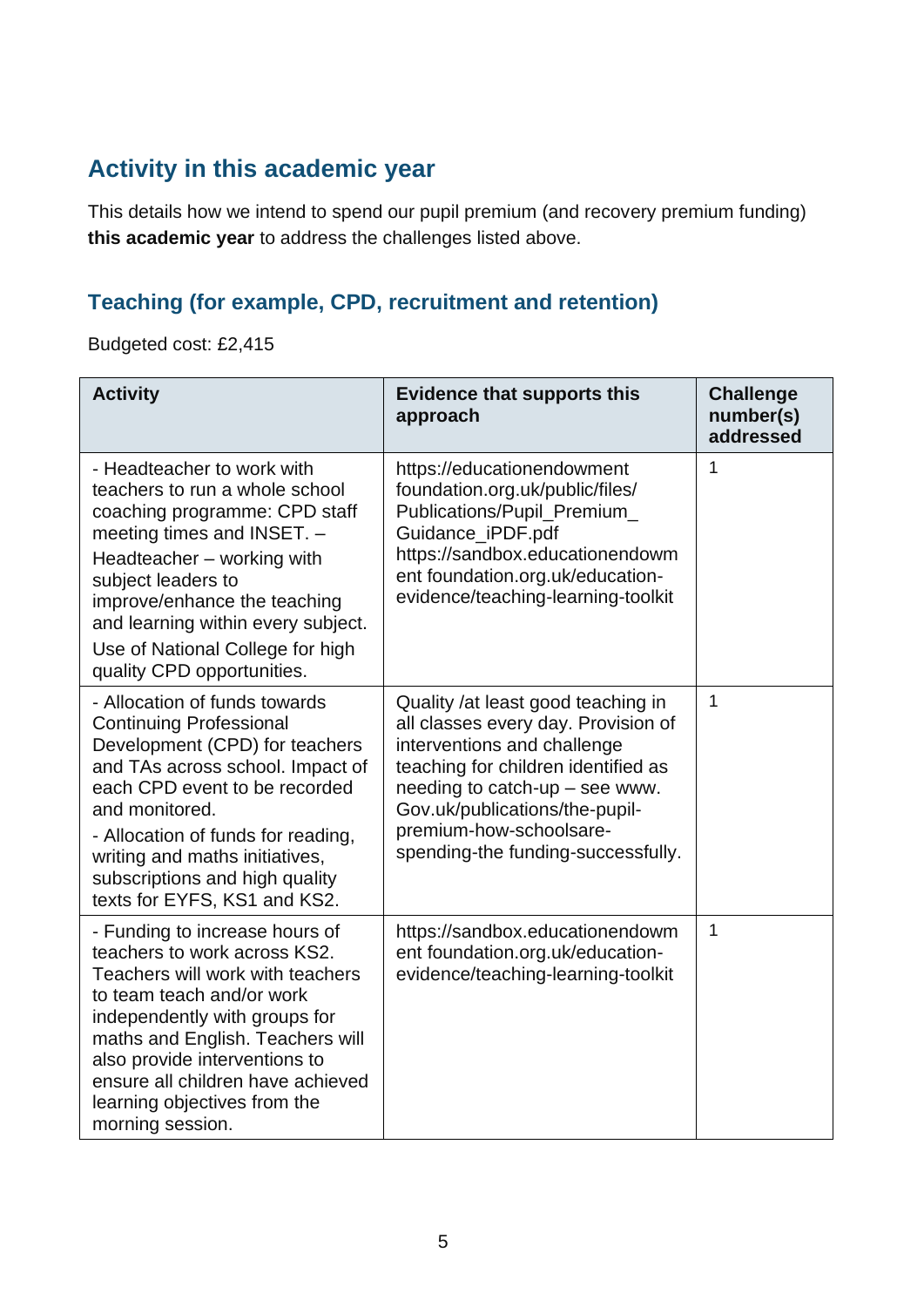#### **Targeted academic support (for example, tutoring, one-to-one support structured interventions)**

Budgeted cost: £9,000

| <b>Activity</b>                                                                                                                                                                                                                                                                                                                                                                                                                                | <b>Evidence that supports this</b><br>approach                                                                                                                                                                                              | <b>Challenge</b><br>number(s)<br>addressed |
|------------------------------------------------------------------------------------------------------------------------------------------------------------------------------------------------------------------------------------------------------------------------------------------------------------------------------------------------------------------------------------------------------------------------------------------------|---------------------------------------------------------------------------------------------------------------------------------------------------------------------------------------------------------------------------------------------|--------------------------------------------|
| Provide targeted, structured<br>interventions to children across<br>whole school using catch up<br>funding and Pupil premium<br>funding. Interventions to be<br>monitored and evaluated by<br>deputy head and intervention<br>leader, Interventions to be carried<br>out by experienced teachers and<br>Teaching Assistants within school.<br>Teachers to provide one-to-one<br>tuition to targeted pupils after end<br>of Autumn assessments. | Provision of QFT, mastery<br>curriculum and effective<br>challenge for children<br>identified as needing to catch-<br>$up$ – see www.<br>Gov.uk/publications/the-pupil-<br>premium-how-schoolsare-<br>spending-the funding<br>successfully. | 1                                          |
| <b>Funding to cover Forest schools</b><br>teacher and provide training and<br>resources for forest schools<br>teacher. Forest schools teacher to<br>support Pupil Premium children<br>during forest schools' sessions.                                                                                                                                                                                                                         | https://www.forestresearch.go<br>v.uk/documents<br>/805/fr0112forestschoolsrepor<br>t.pdf<br>https://www.forestresearch.go<br>v.uk/research/forest-schools-<br>impact-on-young-children-in-<br>england-and-wales/                           | 3                                          |

# **Wider strategies (for example, related to attendance, behaviour, wellbeing)**

Budgeted cost: £2000

| <b>Activity</b>                                                                                                                                                                                                               | <b>Evidence that supports this</b><br>approach                                                                                                   | <b>Challenge</b><br>number(s)<br>addressed |
|-------------------------------------------------------------------------------------------------------------------------------------------------------------------------------------------------------------------------------|--------------------------------------------------------------------------------------------------------------------------------------------------|--------------------------------------------|
| - Release time for SENCo to<br>support families with high need SEN<br>and Pupil Premium children.<br>- SENCo and Head teacher identify<br>and support families and children<br>and work to alleviate barriers to<br>learning. | https://sandbox.educationendo<br>wment<br>foundation.org.uk/educationevi<br>dence/teaching-<br>learningtoolkit/social-and-<br>emotional-learning | 2                                          |
| - Vulnerable children to be<br>highlighted and supported through                                                                                                                                                              | https://sandbox.educationendo<br>wment                                                                                                           |                                            |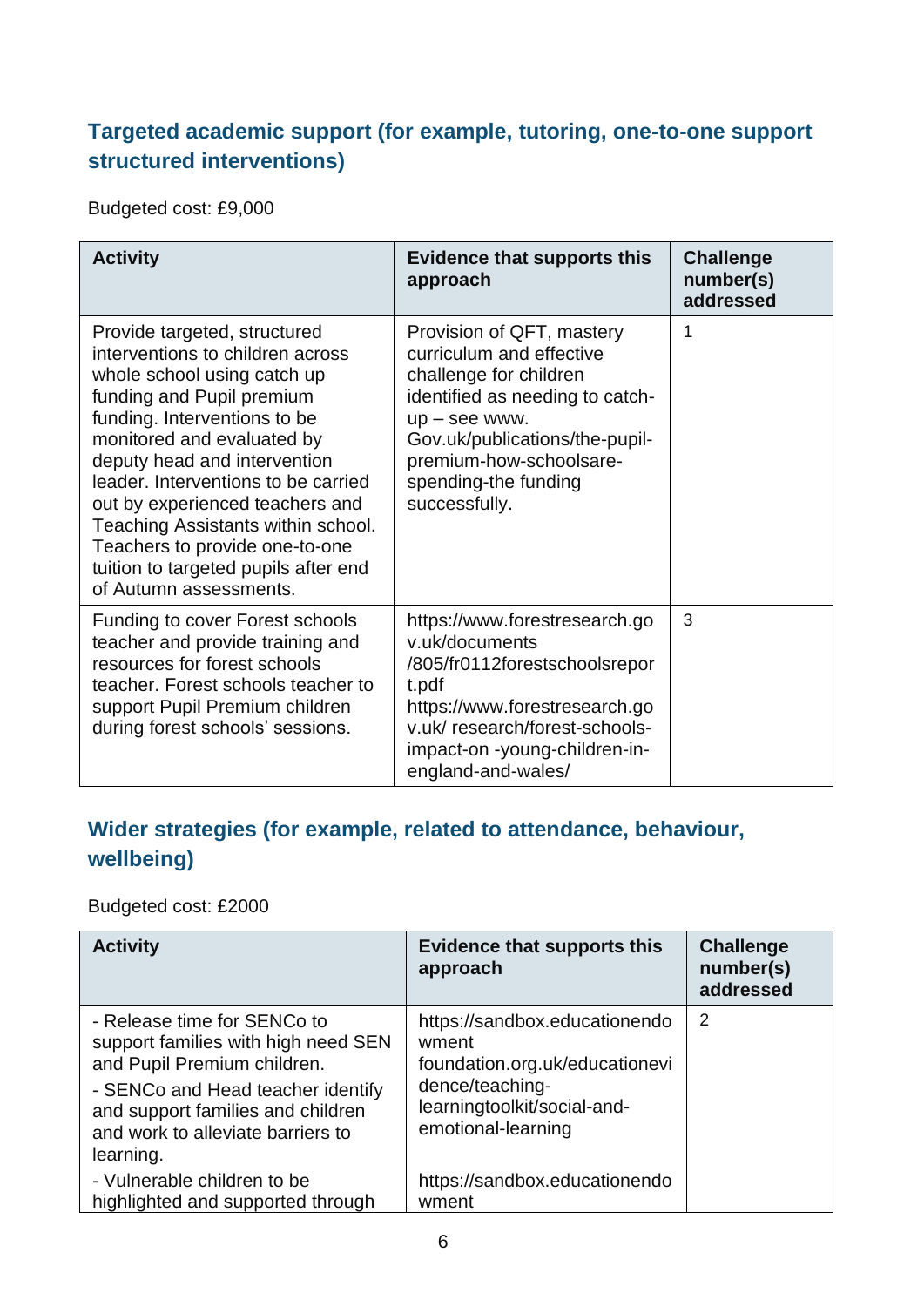| Nurture sessions, positive play<br>sessions, and Lego Therapy<br>sessions.<br>- All vulnerable PP children to be<br>allocated a PP Mentor who will<br>support them in alleviating barriers<br>to learning by meeting regularly<br>throughout the year.                                                                                                                                                               | foundation.org.uk/educationevi<br>dence/teaching-<br>learningtoolkit/parental-<br>engagement                                                                                                                                           |   |
|----------------------------------------------------------------------------------------------------------------------------------------------------------------------------------------------------------------------------------------------------------------------------------------------------------------------------------------------------------------------------------------------------------------------|----------------------------------------------------------------------------------------------------------------------------------------------------------------------------------------------------------------------------------------|---|
| All children in school to be given<br>opportunity to participate in activities<br>which enhance and broaden the<br>curriculum and their learning<br>experiences. This will be achieved<br>through each class teacher to plan<br>enriching experiences and activities.<br>After school club funding for pupil<br>premium children (3 clubs per year)<br>and free access to the residential for<br>year 6 PP children. | Provision of a range of<br>initiatives to extend children's<br>experiences see www.<br>Gov.uk/publications/the-<br>pupilpremium-how-schools-<br>are-spending-the funding-<br>successfully. Education<br><b>Endowment Trust Toolkit</b> | 3 |
| - Head teacher to ensure that<br>parents are made aware of<br>expected attendance levels when<br>they fall below 90%.                                                                                                                                                                                                                                                                                                | Deployment of staff to support<br>families to improve attendance<br>and eradicate persistent<br>absenteeism see www.<br>Gov.uk/publications/the-pupil-<br>premium-how-schools-are-<br>spending-the-funding-<br>successfully.           | 4 |
|                                                                                                                                                                                                                                                                                                                                                                                                                      |                                                                                                                                                                                                                                        |   |

# **Total budgeted cost: £11.415**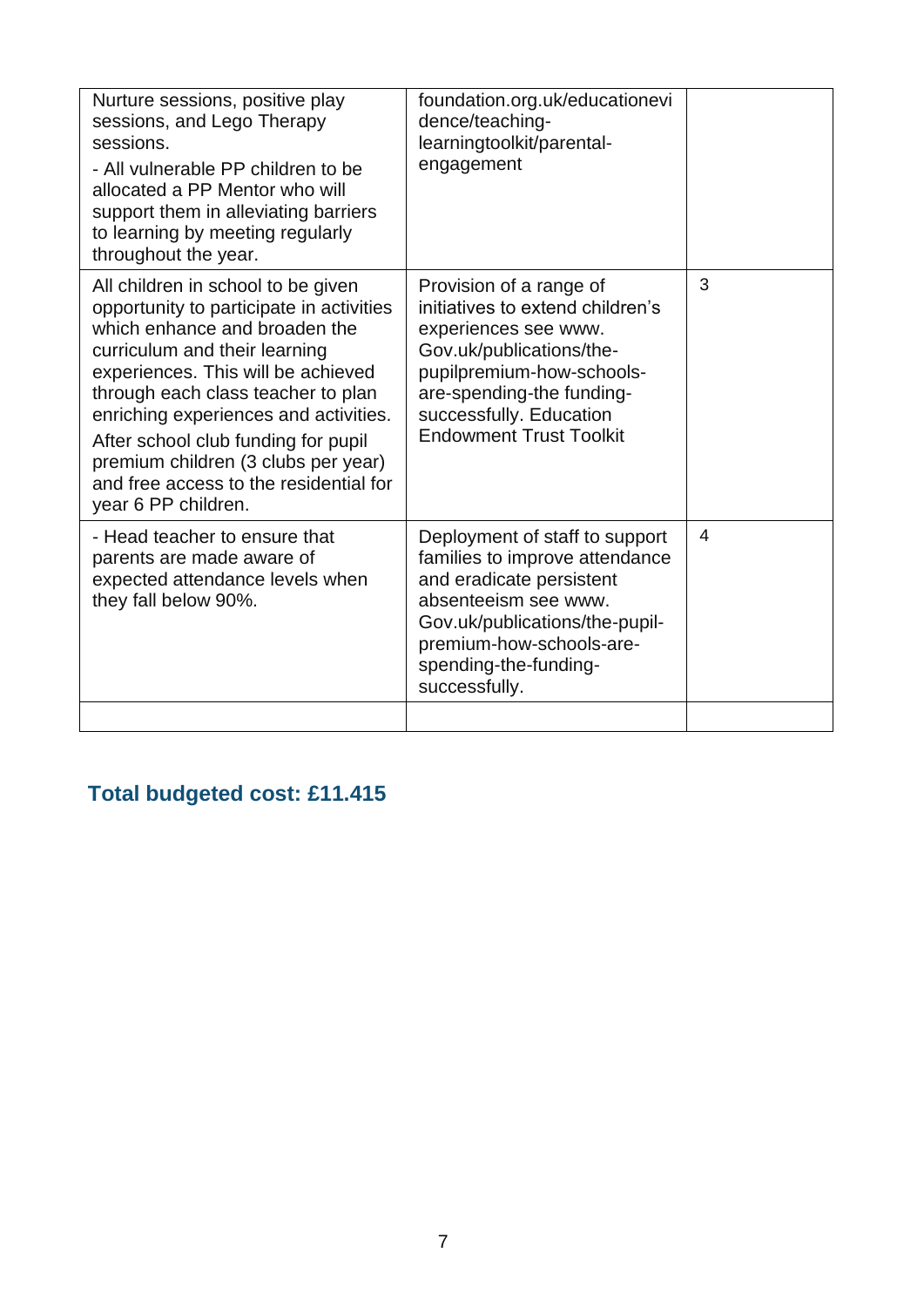# **Part B: Review of outcomes in the previous academic year**

### **Pupil premium strategy outcomes**

This details the impact that our pupil premium activity had on pupils in the 2020 to 2021 academic year.

#### **(Mathematical Attainment) End Summer Term 2021**

| Years $2 - 6$                              | Working<br>towards | Working<br>at the | Working<br>at |
|--------------------------------------------|--------------------|-------------------|---------------|
|                                            | the                | standard          | Greater       |
|                                            |                    |                   |               |
|                                            | standard           |                   | <b>Depth</b>  |
| <b>Special Educational Needs (SEN)</b>     | 54%                | 36%               | 9%            |
| 12 children but no data for 1 child $= 11$ |                    |                   |               |
| Includes two children with EHCPs who are   |                    |                   |               |
| unable to access their year group          |                    |                   |               |
| assessments                                |                    |                   |               |
| <b>Pupil Premium (PP)</b>                  | 28%                | 56%               | 14%           |
| <b>7 children</b>                          |                    |                   |               |
| English as an Additional Language (EAL)    | 50%                | 50%               |               |
| 2 children                                 |                    |                   |               |

#### **(Reading Attainment) End Summer Term 2021**

| Years $2 - 6$                            | Working<br>towards the | <b>Working at</b><br>the | <b>Working at</b><br><b>Greater</b> |
|------------------------------------------|------------------------|--------------------------|-------------------------------------|
|                                          | standard               | standard                 | <b>Depth</b>                        |
| <b>Special Educational Needs (SEN)</b>   | 72%                    | 18%                      | 9%                                  |
| 12 children but no data for 1 child = 11 |                        |                          |                                     |
| Includes two children with EHCPs who are |                        |                          |                                     |
| unable to access their year group        |                        |                          |                                     |
| assessments                              |                        |                          |                                     |
| <b>Pupil Premium (PP)</b>                | 70%                    | 28%                      |                                     |
| 7 children                               |                        |                          |                                     |
| English as an Additional Language (EAL)  | 100%                   |                          |                                     |
| 2 children                               |                        |                          |                                     |

The previous pupil premium strategy seems to have had some success, although it is difficult to measure the outcomes specifically, with Covid-19 and other challenges such as teacher absences that will have had an impact on this group of children.